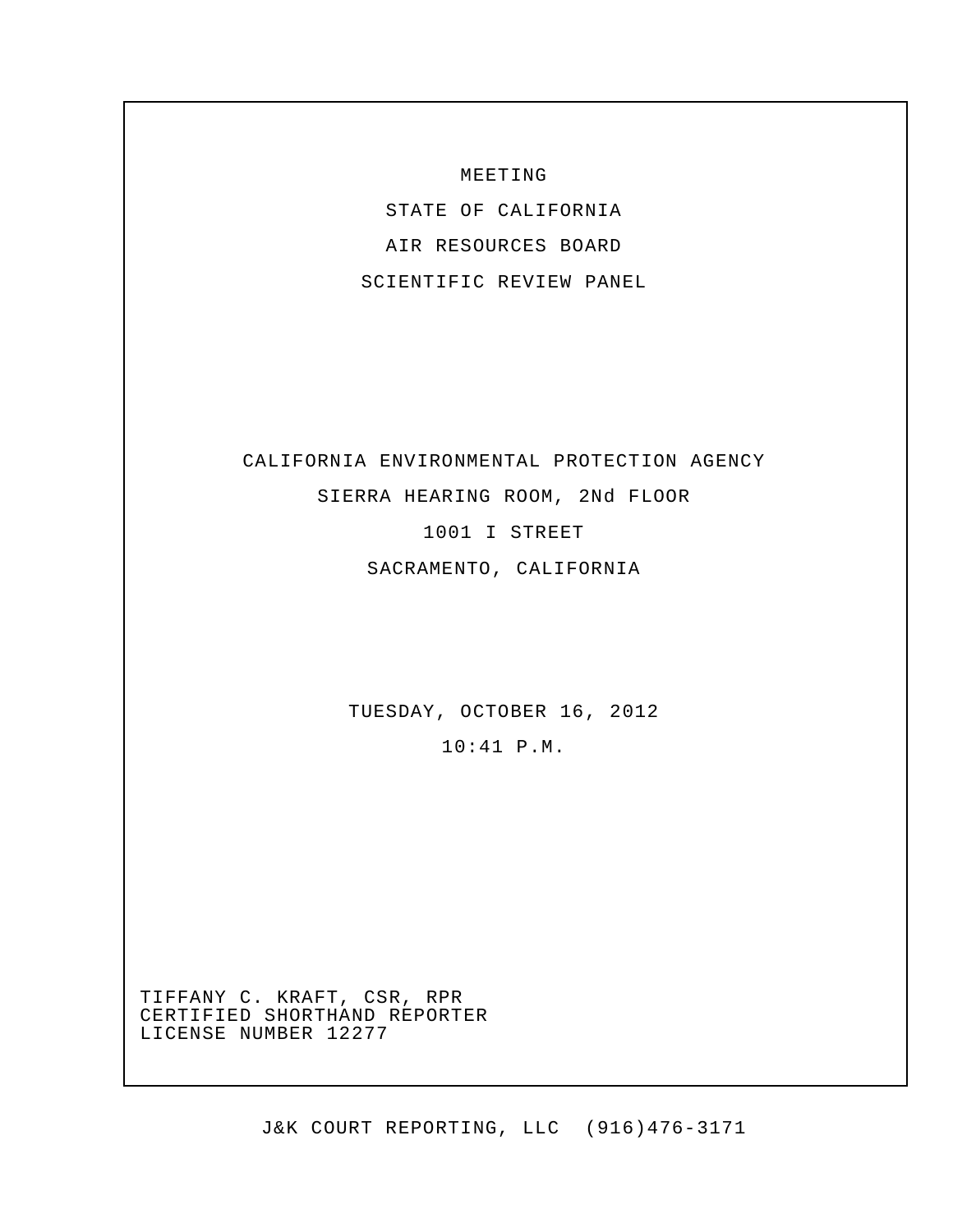#### APPEARANCES

## PANEL MEMBERS

John R. Froines, Ph.D., Chairperson

Jesús A. Araujo, M.D., Ph.D.

Paul D. Blanc, M.D.

Alan R. Buckpitt, Ph.D.

Katharine Hammond, Ph.D.

William Nazaroff, Ph.D.

Beate Ritz, M.D., Ph.D.

#### REPRESENTING THE AIR RESOURCES BOARD:

Mr. Peter Mathews, SRP Support Administration

## REPRESENTING THE OFFICE OF ENVIRONMENTAL HEALTH HAZARD ASSESSMENT:

Dr. Andrew Salmon, Chief, Air Toxicology and Risk Assessment Unit

Dr. Joseph P. Brown, Ph.D.

Dr. Melanie Marty, Deputy Director, Scientific Affairs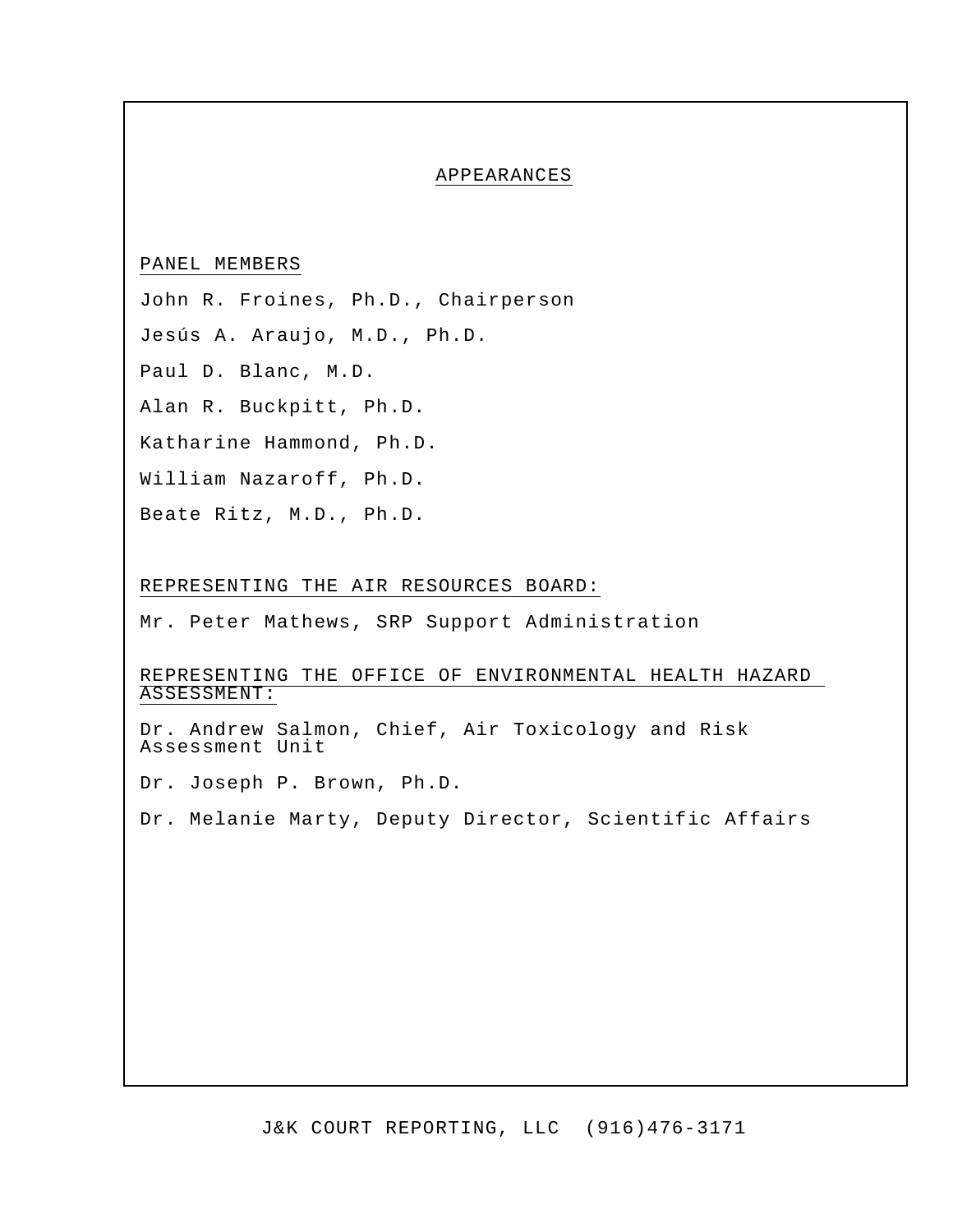# INDEX

| 1. Consideration of proposed acute, 8-hour, and<br>chronic Reference Exposure Levels for 1,3,-butadiene<br>(September, 2012) | $\mathbf 1$ |
|------------------------------------------------------------------------------------------------------------------------------|-------------|
| 2. Consideration of a request that the Scientific<br>Review Panel receive oral testimony in its meetings.                    | 87          |
| 3. Consideration of administrative matters.                                                                                  |             |
| Adjournment                                                                                                                  | 106         |
| Reporter's Certificate                                                                                                       | 107         |
|                                                                                                                              |             |
|                                                                                                                              |             |
|                                                                                                                              |             |
|                                                                                                                              |             |
|                                                                                                                              |             |
|                                                                                                                              |             |
|                                                                                                                              |             |
|                                                                                                                              |             |
|                                                                                                                              |             |
|                                                                                                                              |             |
|                                                                                                                              |             |
|                                                                                                                              |             |
|                                                                                                                              |             |
|                                                                                                                              |             |
|                                                                                                                              |             |
|                                                                                                                              |             |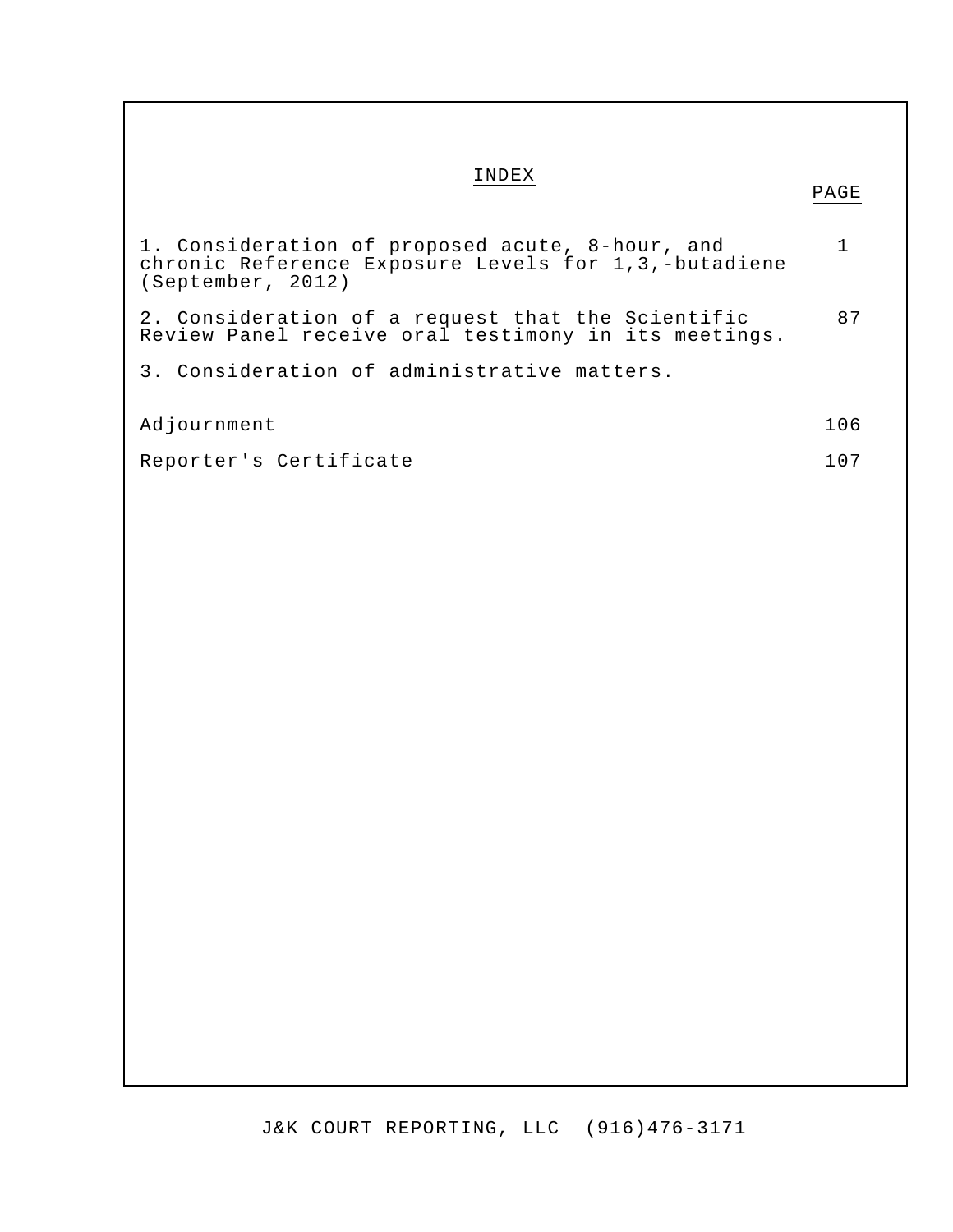PROCEEDINGS CHAIRPERSON FROINES: We will call the meeting of the Scientific Review Panel to go forward at this point. And we'll be getting some more paperwork. But I think we're in pretty good shape. I want to introduce two people. One, you've presumably met before over the phone, and that's Gina Solomon, who is the Deputy Secretary of Cal/EPA. And I offered to let her speak in whatever way she wanted and she just said, "I'll pass." The second person is a new member of our Committee, who perhaps many of you know, but it's Dr. Beate Ritz, who is the Chair of the Department of Epidemiology at UCLA School of Public Health. So Beate is our new epidemiologist for this Committee. So Mark? Melanie? And I want to remind people that we generally are letting the OEHHA people give their presentations without -- unless it's absolutely necessary to ask a question for clarification, and then we have the discussion following that. So try to keep questions to a minimum. PANEL MEMBER HAMMOND: Something that was just passed out that doesn't have a name on it. I would like to know who it's from. PANEL MEMBER BUCKPITT: I shall remain nameless. 1 2 3 4 5 6 7 8 9 10 11 12 13 14 15 16 17 18 19 20 21 22 23 24 25

J&K COURT REPORTING, LLC (916)476-3171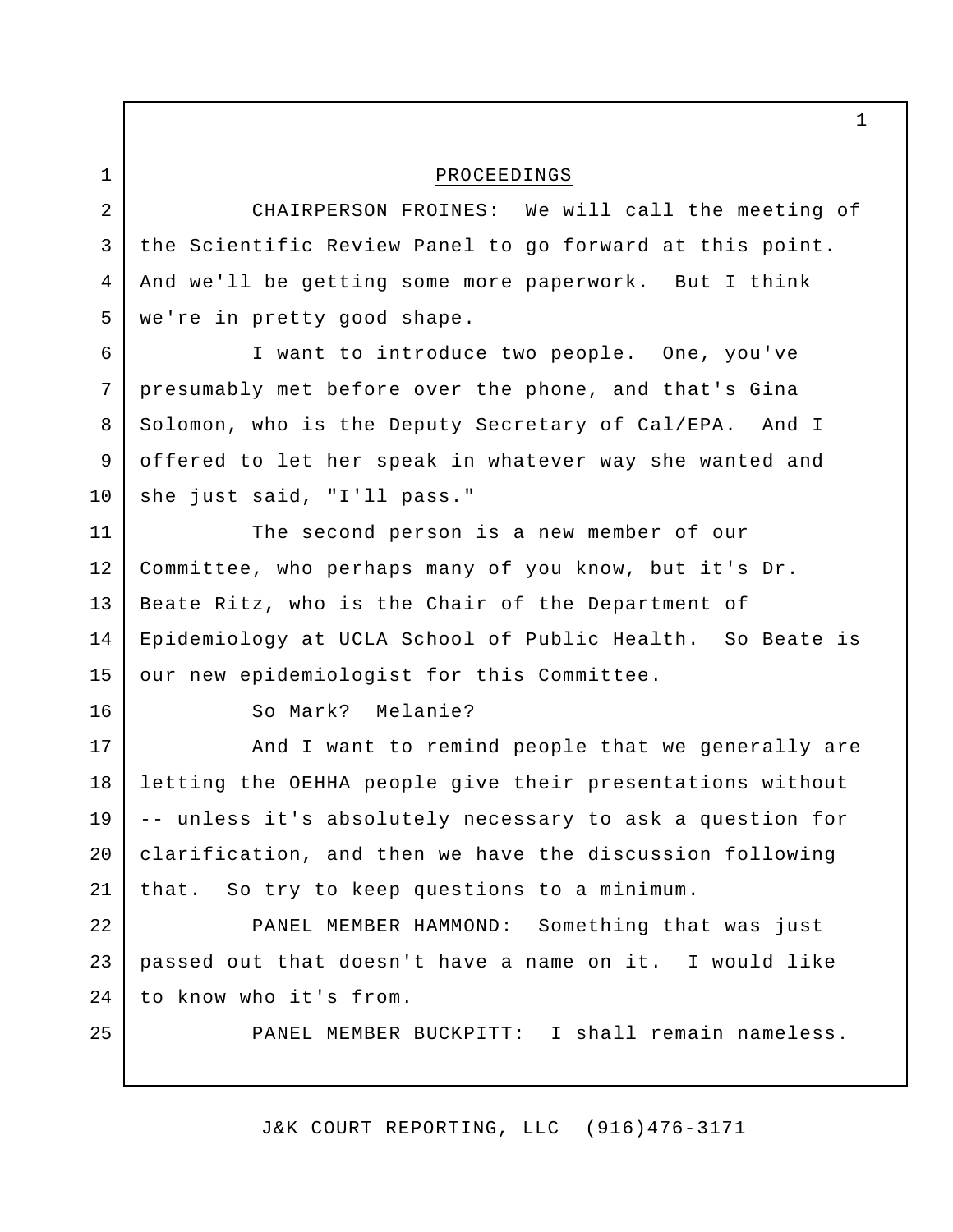to, if we had the time, just very briefly mention to the panel some of the things that we've got coming down the road over the next six months or so. Is this a good moment to address that or would you rather I waited? 1 2 3 4

PANEL MEMBER BLANC: I would like -- if we just get a sense. We have one other thing that's on the agenda, which is discussing whether or not this panel would consider oral testimony. 5 6 7 8

I think you have to leave soon. So if that's going to be a brief discussion, it would be great if you would be here for it. 9 10 11

PANEL MEMBER HAMMOND: I did have one other thing I wanted to mention. That is I understood that we had to get written comments at least two weeks before our meetings. I felt that was something we had true in the past. 12 13 14 15 16

CHAIRPERSON FROINES: You're absolutely right. That was a policy that we established some years ago. And then I was told by legal counsel that industry can submit or anybody can submit anything right up to the meeting. So I would have been basically told -- and Jim can correct me if I'm wrong -- but I've been told they can send it the day before. So that's the bottom line. 17 18 19 20 21 22 23

I think, for example, with ACCC, Jim ought to take a minute and talk to them and say we would like this 24 25

J&K COURT REPORTING, LLC (916)476-3171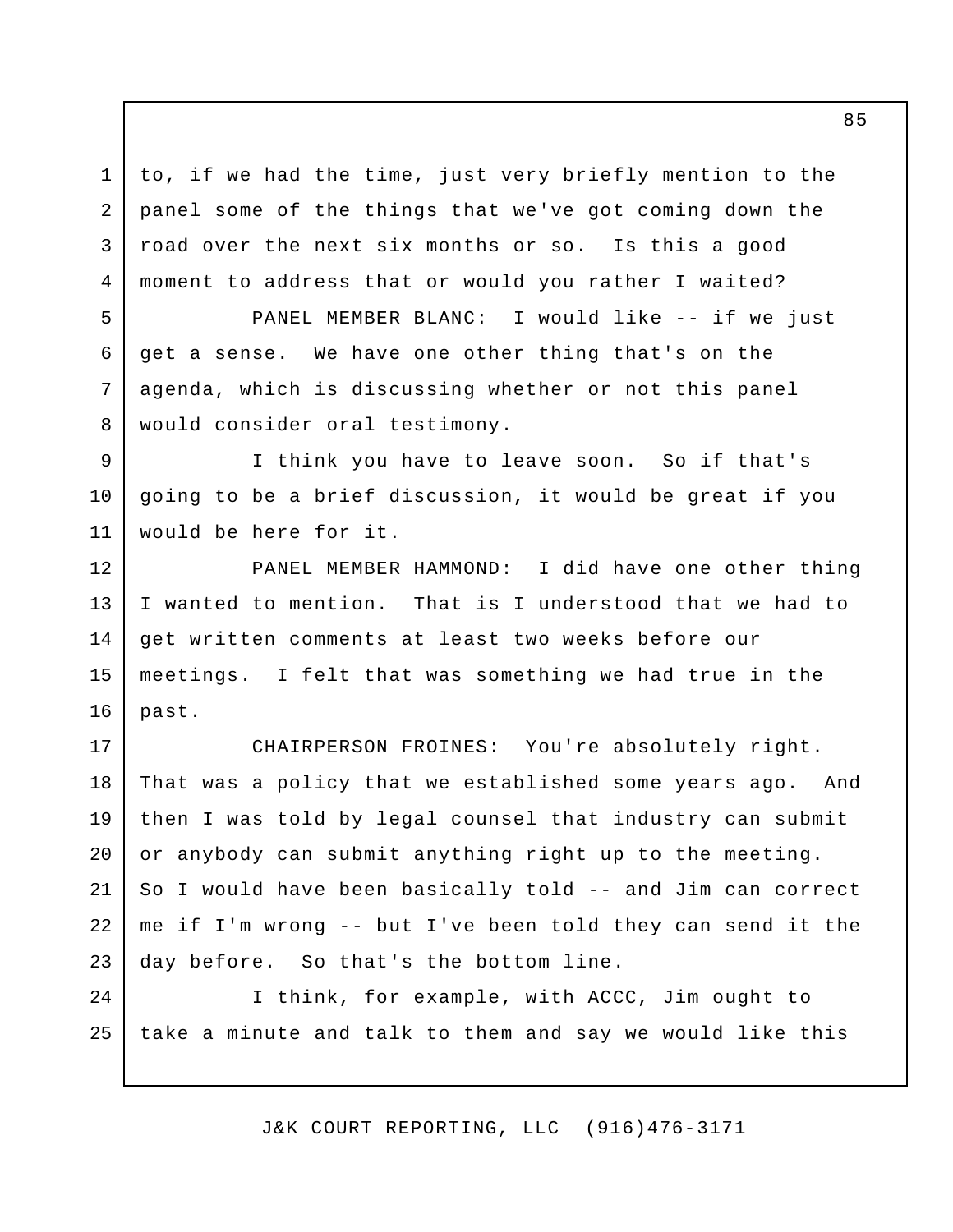not to happen again because it's inappropriate. But you can't cover every public body or corporation to get that kind of agreement. 1 2 3

OEHHA AIR TOXICOLOGY AND RISK ASSESSMENT UNIT CHIEF SALMON: The ACC comments were received by e-mail sometime yesterday by us. And it would appear from the timing of the e-mail that was, in fact, sent probably within an hour or two of close of business on the east coast yesterday. 4 5 6 7 8 9

CHAIRPERSON FROINES: Well, you know, the Panel has the right -- the Panel could have said in this meeting today we got these things a day ahead. We didn't have time to read them, so we're not going to talk about them. 10 11 12 13

But the trouble is we have a group of people who are hard working, so they did look at them. But we have the option to say go fly a kite. 14 15 16

OEHHA AIR TOXICOLOGY AND RISK ASSESSMENT UNIT CHIEF SALMON: Our approach is simply we try to deal with it as best we can. 17 18 19

But it's quite obvious that the intent of the that mode and timing of submission is to minimize our opportunity to make constructive comment on the issue. And to a large extent, they succeeded. 20 21 22 23

PANEL MEMBER BLANC: But I think that's a good segue to the next item, if we could discuss that before 24 25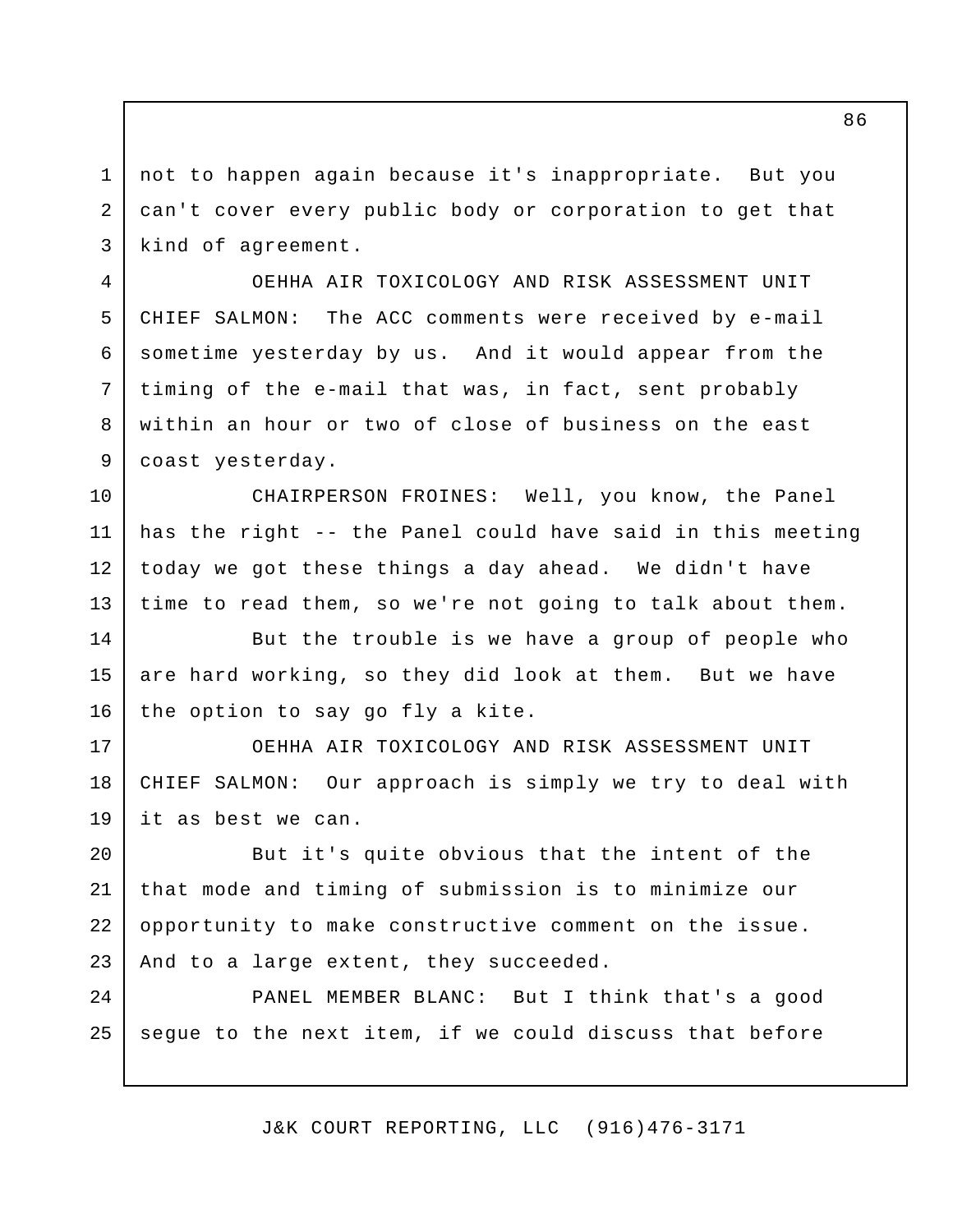Andy tells us about what's coming down the pipeline. CHAIRPERSON FROINES: But I just want to say that we will -- if we get comments late, we'll do the best we can. And if we can't do them, we won't. So we will deal with it as we best can within the limited time frame we have. So go ahead, Andy. OEHHA AIR TOXICOLOGY AND RISK ASSESSMENT UNIT CHIEF SALMON: Do you want to segue? PANEL MEMBER BLANC: My discussion is he not do his presentation of what's coming down the pipe and we discuss the oral testimony issue. CHAIRPERSON FROINES: Oh, I'm sorry. I missed that, didn't I? Okay. So this is a matter for the panel, not for OEHHA. There has been a request by a citizen that we, this Panel, take verbal testimony. The Panel has been in existence since 1983. So what's that? Thirty-three years or 30 something. PANEL MEMBER NAZAROFF: Almost 30, 29. CHAIRPERSON FROINES: And during that time, we have never taken public commentary. We felt that it was more effective for the level of work that goes on with this Panel that taking public testimony as well would 1 2 3 4 5 6 7 8 9 10 11 12 13 14 15 16 17 18 19 20 21 22 23 24 25

J&K COURT REPORTING, LLC (916)476-3171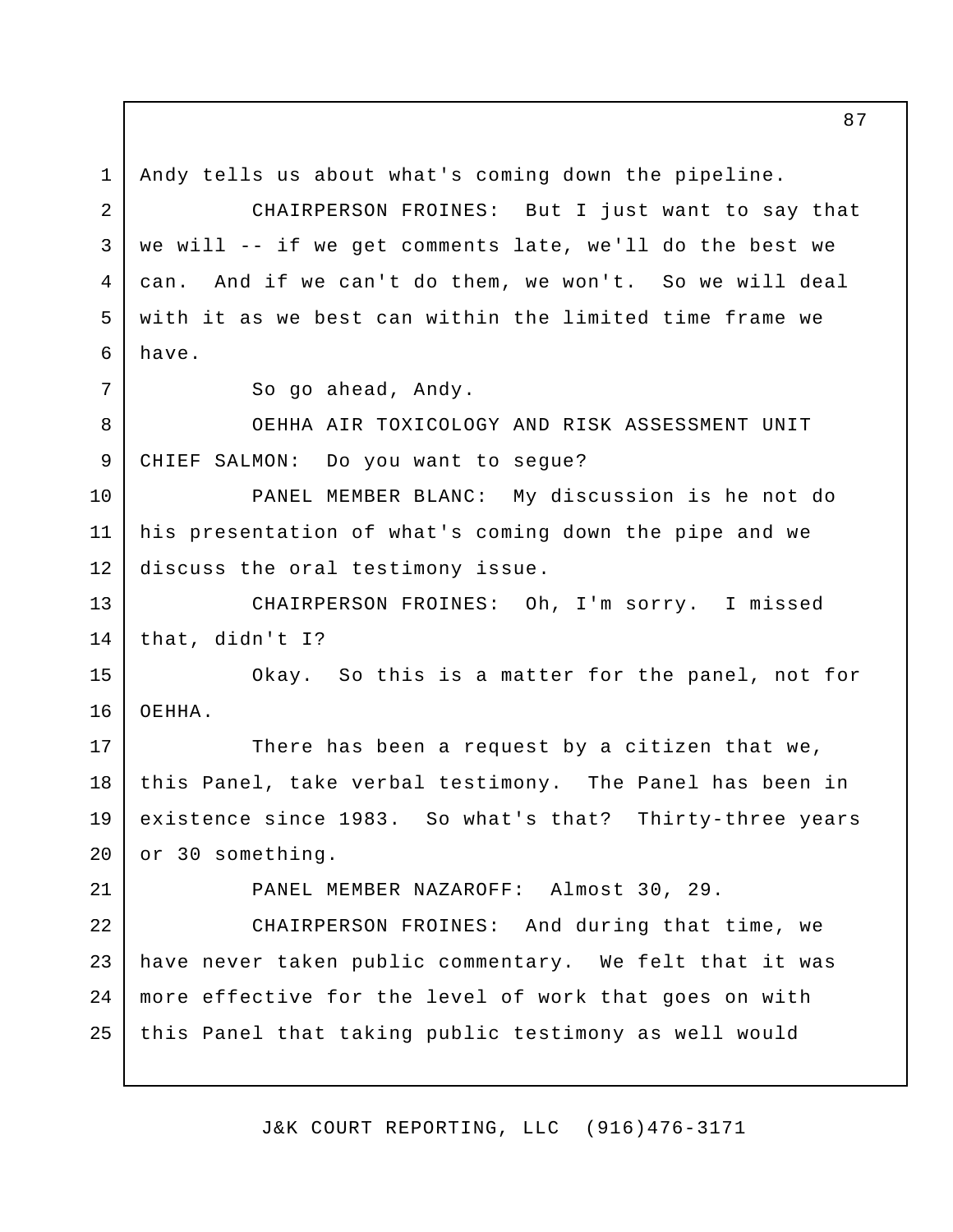defeat the quality of the work and the efficiency of the Panel. So we have never taken public testimony.

There is a law -- and I'll read it to you. The law on toxic air contaminants, which created this Panel, is found in Chapter 3.5, Article 3, of the Health and Safety Code, and contains such a conflicting -- contains the following provision. "This law provides that any person may submit any information for consideration by the SRP which may, at its discretion -- at its discretion, receive oral testimony." 4

Now, there is another law, the Bagley-Keene Open Meeting Act, which says that meetings should allow for the public to testify. So there is -- on a legal basis, there is a contradiction. 11 12 13 14

However, it would appear that it's up to us to decide whether we want oral testimony. And so we need to decide -- we need to decide whether or not we want oral testimony. And Paul has been on the Committee the longest besides me and so I'll ask him to comment based on his experience. 15 16 17 18 19 20

PANEL MEMBER BLANC: I think the person writing the request is of the opinion that having such testimony would assist our deliberations, and I do not believe that would be the case. 21 22 23 24

25

1

2

3

5

6

7

8

9

10

I would be strongly opposed to a set and standard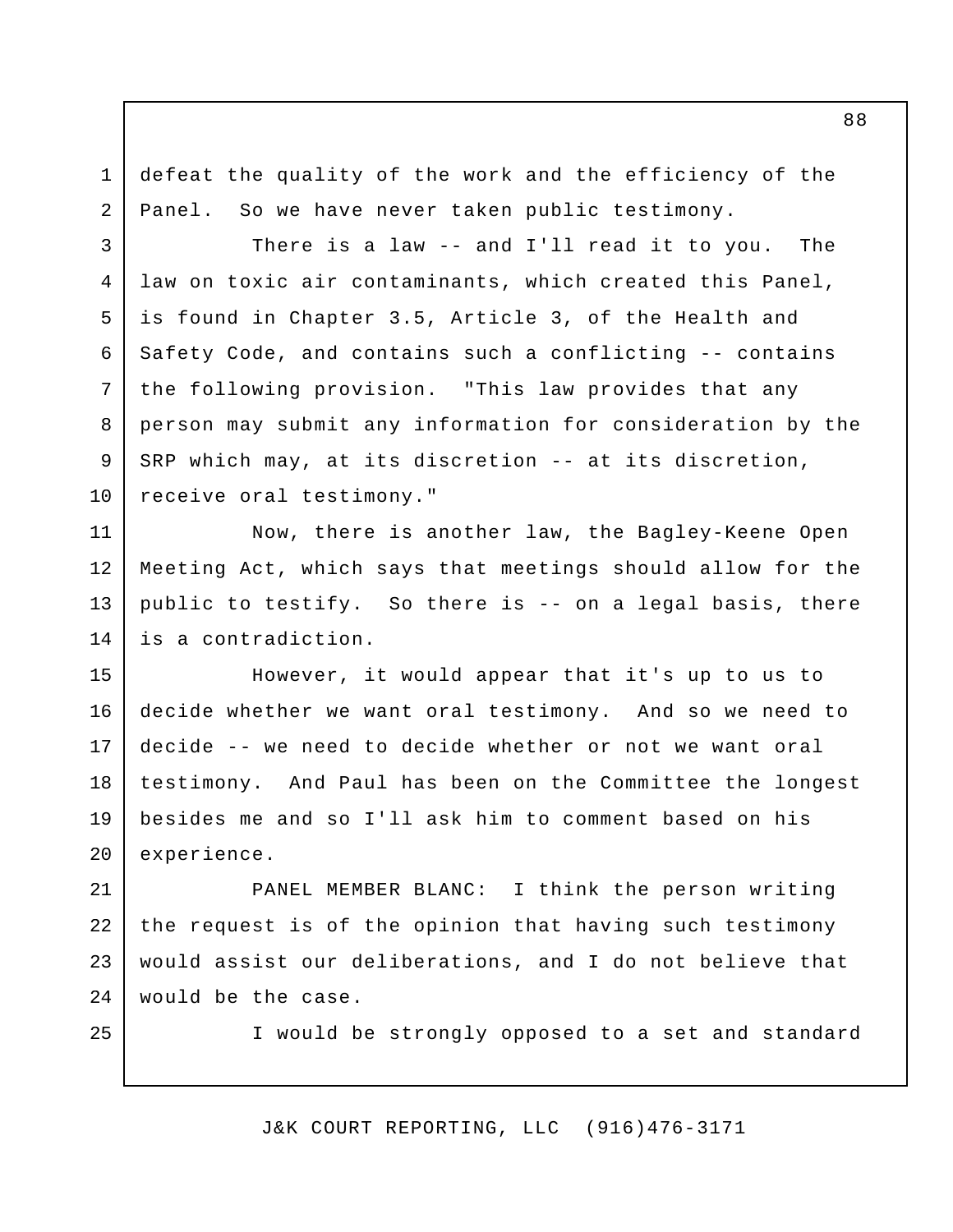policy of oral testimony for brief periods. We certainly have had invited scientific experts to come at various times and present information for the purposes of aiding our discussion. And that was at our discretion and may arise again. But that's a very different context and content than an open mike presentation. 3 4 5 6

1

2

We have gone through a period of diminishing resources where the meetings in and of themselves are less frequent and where the resources provided for the State for having the meetings conveniently and not just in Sacramento be taken away. And I think this would just further compromise our function and to take up very valuable time that we don't have. 7 8 9 10 11 12 13

We serve essentially as volunteers with per diem. It takes us away from our other. Work coming to Sacramento makes it more odious. And so I would oppose this in as strong as possible terms. I would oppose any change in the status quo in the strongest possible terms. 14 15 16 17 18

CHAIRPERSON FROINES: Kathy, you've been the second longest person. I can't speak to Stan. I could hint, but I won't. 19 20 21

PANEL MEMBER HAMMOND: In general, I tend to feel that it's good to receive input from as many people as possible. That's my basic bias in doing this. From that point of view, I would be in favor of it. 22 23 24 25

J&K COURT REPORTING, LLC (916)476-3171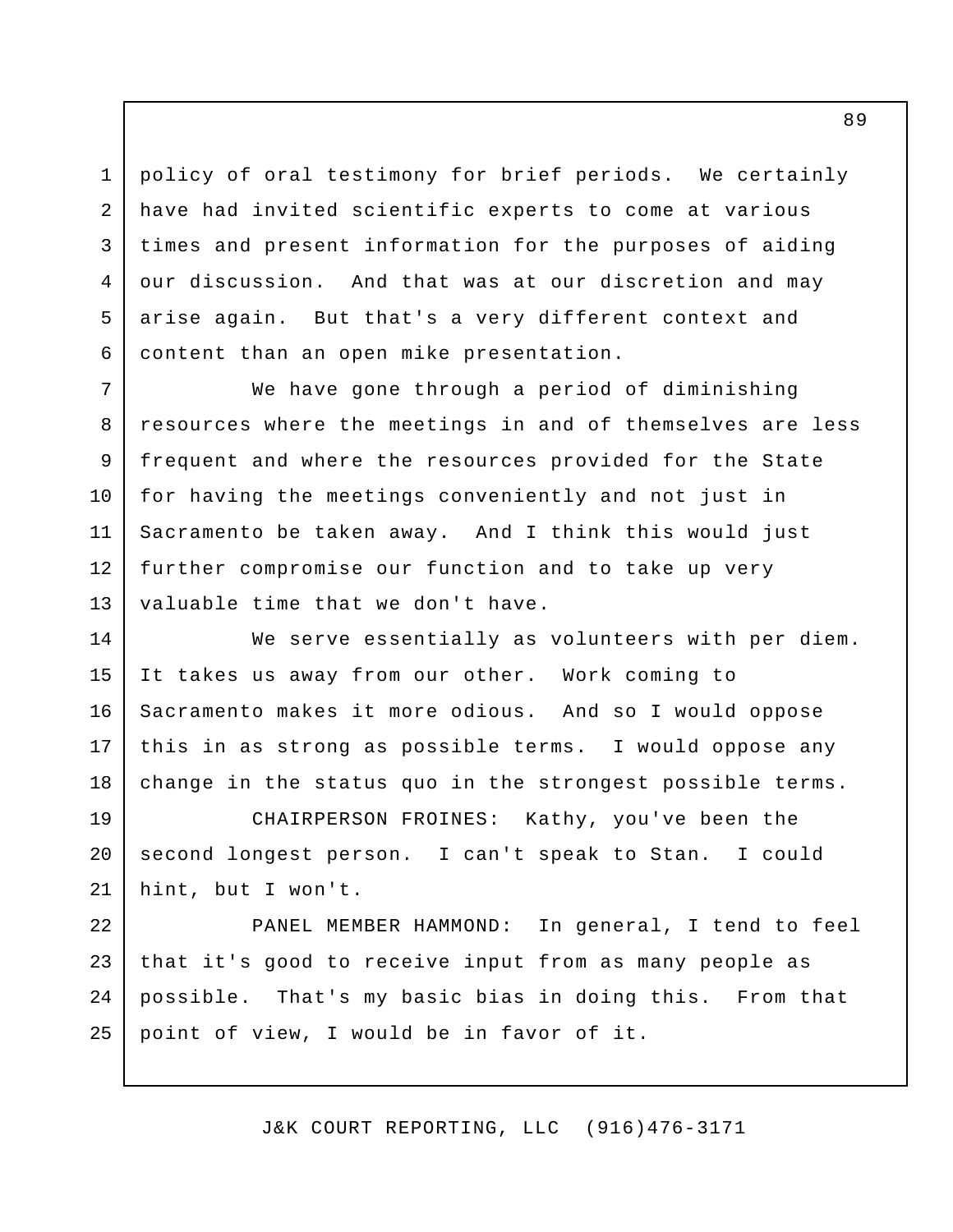However, I share Paul's concern quite deeply that this is a Committee that has a lot of work to do with very limited time. All of us are extremely busy. And I'm going to have to leave shortly for another prior commitment. So it's really hard for us to get to do the work that we have to do, and I just don't see how we would have time to be taking oral testimony. 3 4 5 6 7

1

2

If there were a need for it, perhaps provision could be made that some people could make oral testimony before some State employees who could videotape it and that could be available to those that want to look at it. But I think for our time together, we need to use that for the interactions that I find relevant. 8 9 10 11 12 13

CHAIRPERSON FROINES: Just for the information of people who are newer, when we did diesel exhaust in 1998, we actually held a public workshop, and we had guest speakers from a wide range of disciplines. And it was very effective. And we had the option that we had thought we wanted a workshop on butadiene. There's nothing to -- 14 15 16 17 18 19

OEHHA AIR TOXICOLOGY AND RISK ASSESSMENT UNIT CHIEF SALMON: They were two workshops on butadiene REL, which we held during public comment period. 20 21 22

CHAIRPERSON FROINES: All I'm saying -- PANEL MEMBER HAMMOND: There always are. Actually, that's a very good point Andy brought up. They 23 24 25

J&K COURT REPORTING, LLC (916)476-3171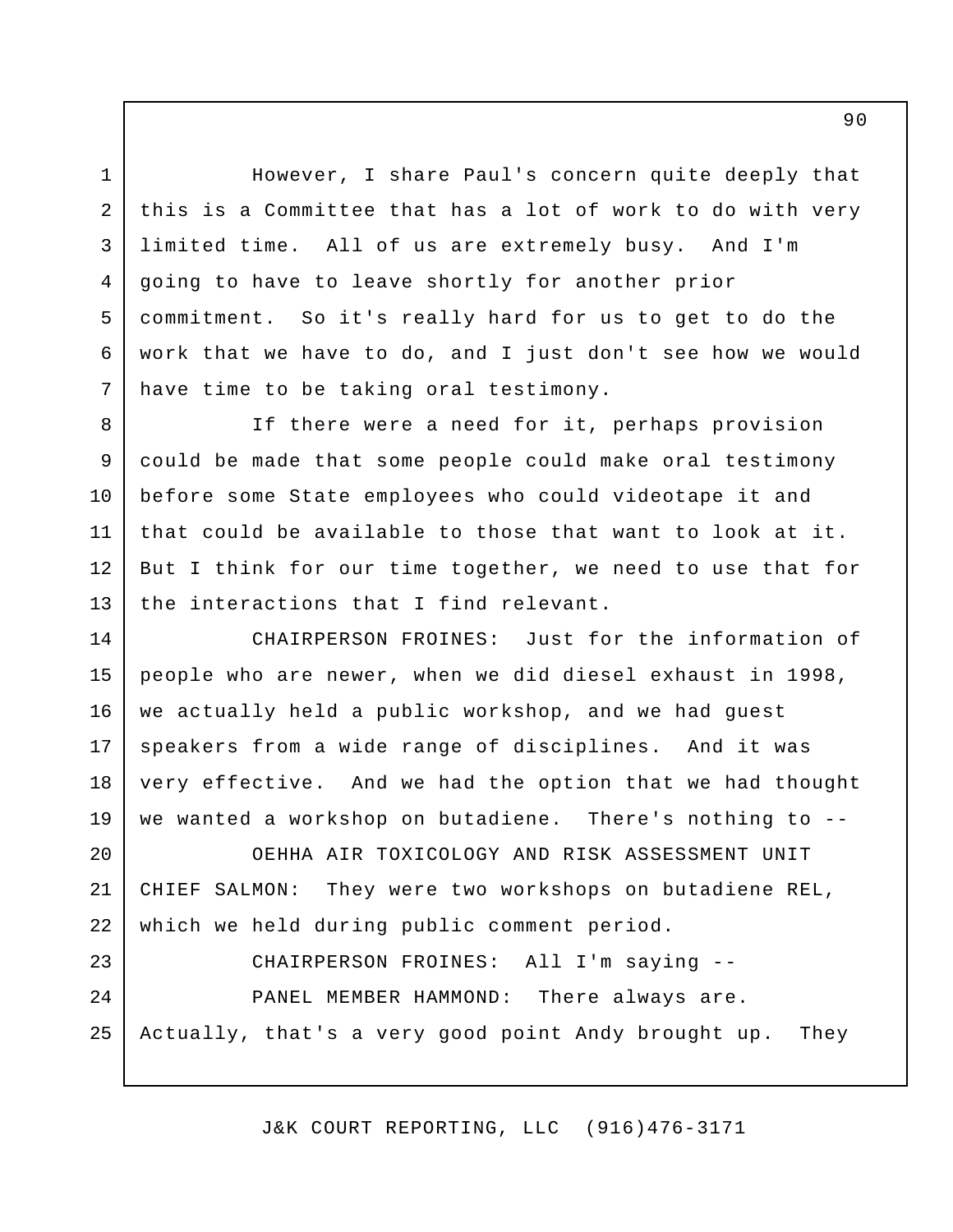always have -- there are always public meetings where people can speak about these. And this is information in a way that doesn't come to the Panel. 1 2 3

CHAIRPERSON FROINES: That is a very good point, but I want to emphasize that we, as a Panel, had a workshop. It was our workshop. We invited the speakers. And we -- so, yes, there were diesel. God, I don't know how many workshops there were that you guys put on. So there's always been workshops or discussions. But in this case, I'm just simply referring to the Panel itself. 4 5 6 7 8 9 10

OEHHA AIR TOXICOLOGY AND RISK ASSESSMENT UNIT CHIEF SALMON: Would the Panel be interested in a greater level of participation in the regular workshops which we organize already? 11 12 13 14

15

23

PANEL MEMBER BLANC: No.

OEHHA AIR TOXICOLOGY AND RISK ASSESSMENT UNIT CHIEF SALMON: Okay. 16 17

CHAIRPERSON FROINES: I think it's up to the individual. 18 19

PANEL MEMBER HAMMOND: Just be informed of them. CHAIRPERSON FROINES: I don't want to -- I'll give Beate, the new person the chance. 20 21 22

Bill.

PANEL MEMBER NAZAROFF: So I don't have a lot to add, except to make my views I guess known. 24 25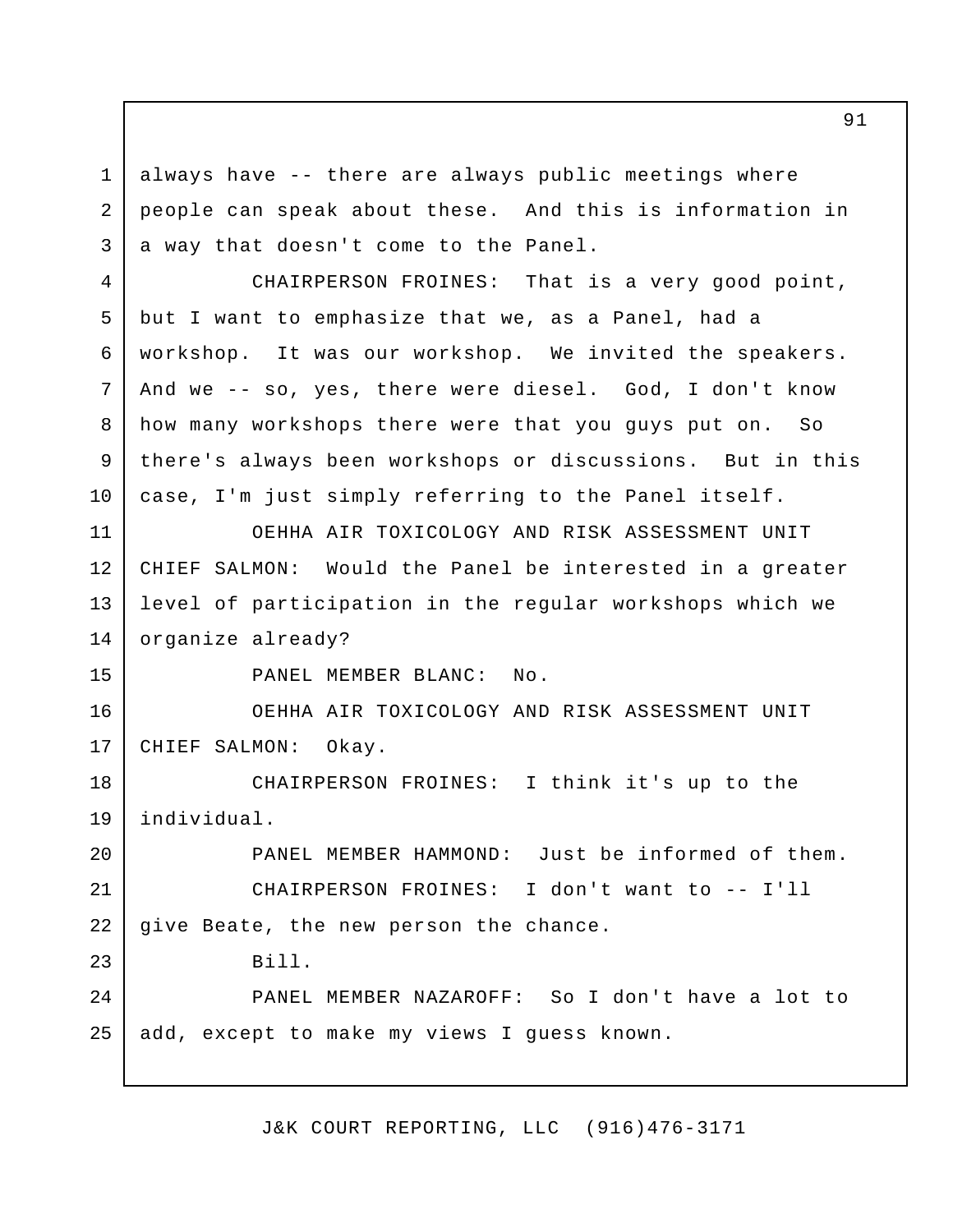I think Paul expressed ideas that I share, although with greater vigor than I would have expressed them myself. And I share Kathy's perspective that government should be open in so far as we can make it open. But I think in the instance of the operation of this Committee, we accept all things written. I think that's as open as we need to be. And so I would favor maintaining the way we've been operating. CHAIRPERSON FROINES: Thank you. Jesús. PANEL MEMBER ARAUJO: Yeah. I also agree with comments that have been expressed. And one concern though is whether what they're trying to do is that they can find, like, a better way of communicating their points to the Panel, which sometimes in the written mode it is difficult to just write it. And I don't know whether they could perceive the Panel is not being responsive to what they're asking. So I wonder whether it is something that could be between the lines with these requests. And if they're asking -- for instance, suggest to the Panel address this or does that. And so maybe we should in those instances be more explicit because of the specific point they're making and respond even directly to the people who are addressing us. So in that way so they can be some 1 2 3 4 5 6 7 8 9 10 11 12 13 14 15 16 17 18 19 20 21 22 23 24 25

J&K COURT REPORTING, LLC (916)476-3171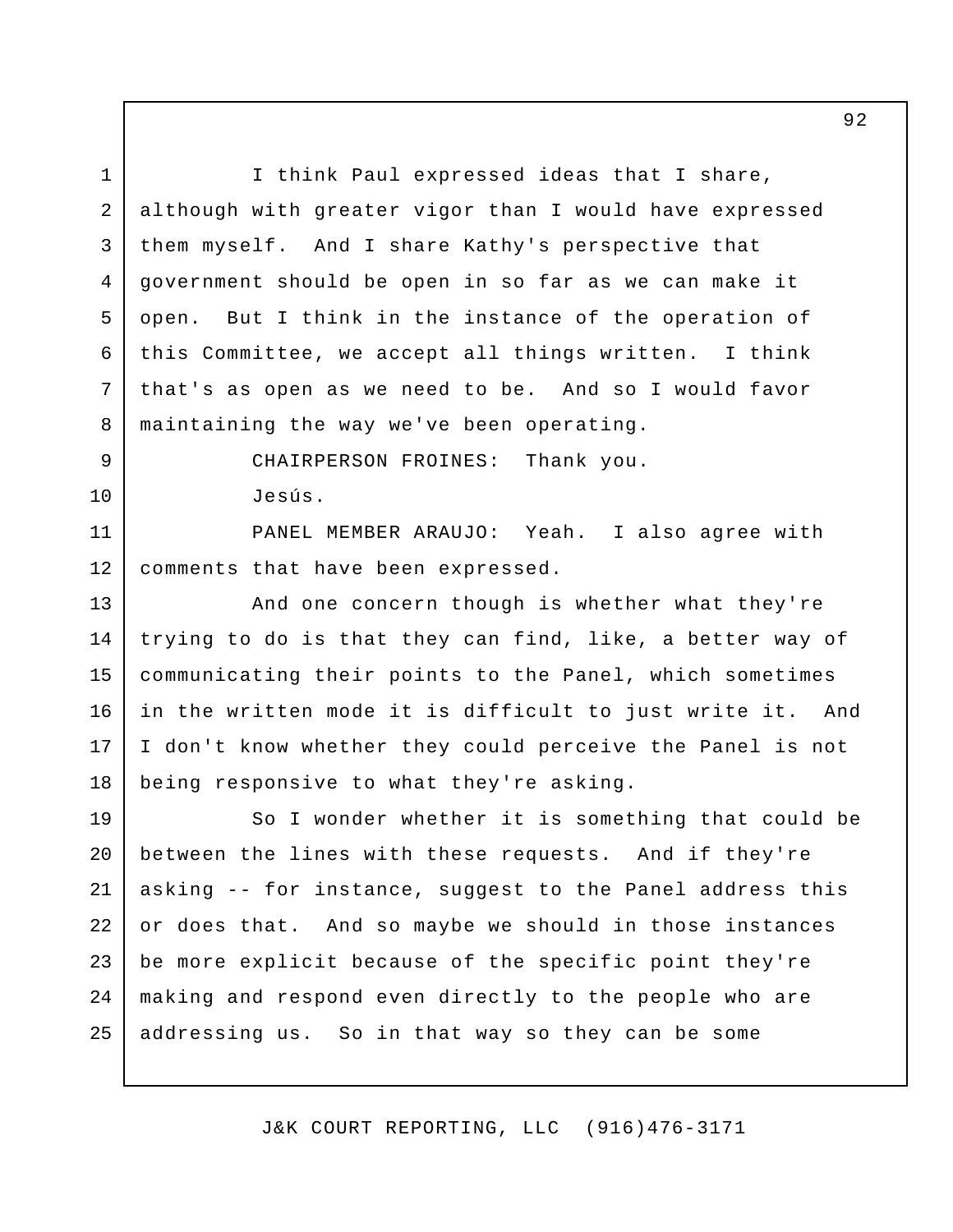improvement in the communication without opening the channel for the less desirable comments to the Panel. 1 2

3

4

5

6

CHAIRPERSON FROINES: So I'm hearing you say we won't have oral testimony, but we'll find ways where we can improve the communication with the external bodies. I'm not sure that would work. Help me here.

PANEL MEMBER ARAUJO: Yeah, what you're saying is exactly right. I agree in not taking the available testimony, but exploring on ways how the Panel can communicate better with the petitioners, so with the people who have questions. And whether it is that we make an effort in addressing the questions as someone asks and we make a response. And that is going to be certainly recorded. 7 8 9 10 11 12 13 14

Or -- I mean, what I'm seeing is many times the comments are already addressed by OEHHA. And we find them that they -- an address has been made to the comments is satisfactory so there is no need to discuss them. And perhaps the people who are raising those questions would want the Panel to discuss the points in the record. 15 16 17 18 19 20

PANEL MEMBER BLANC: We do. It's reflected in our record. 21 22

And I think the way I would interpret your point is that we should always be sensitive to when we get the presentation from OEHHA, their responses to the comments 23 24 25

J&K COURT REPORTING, LLC (916)476-3171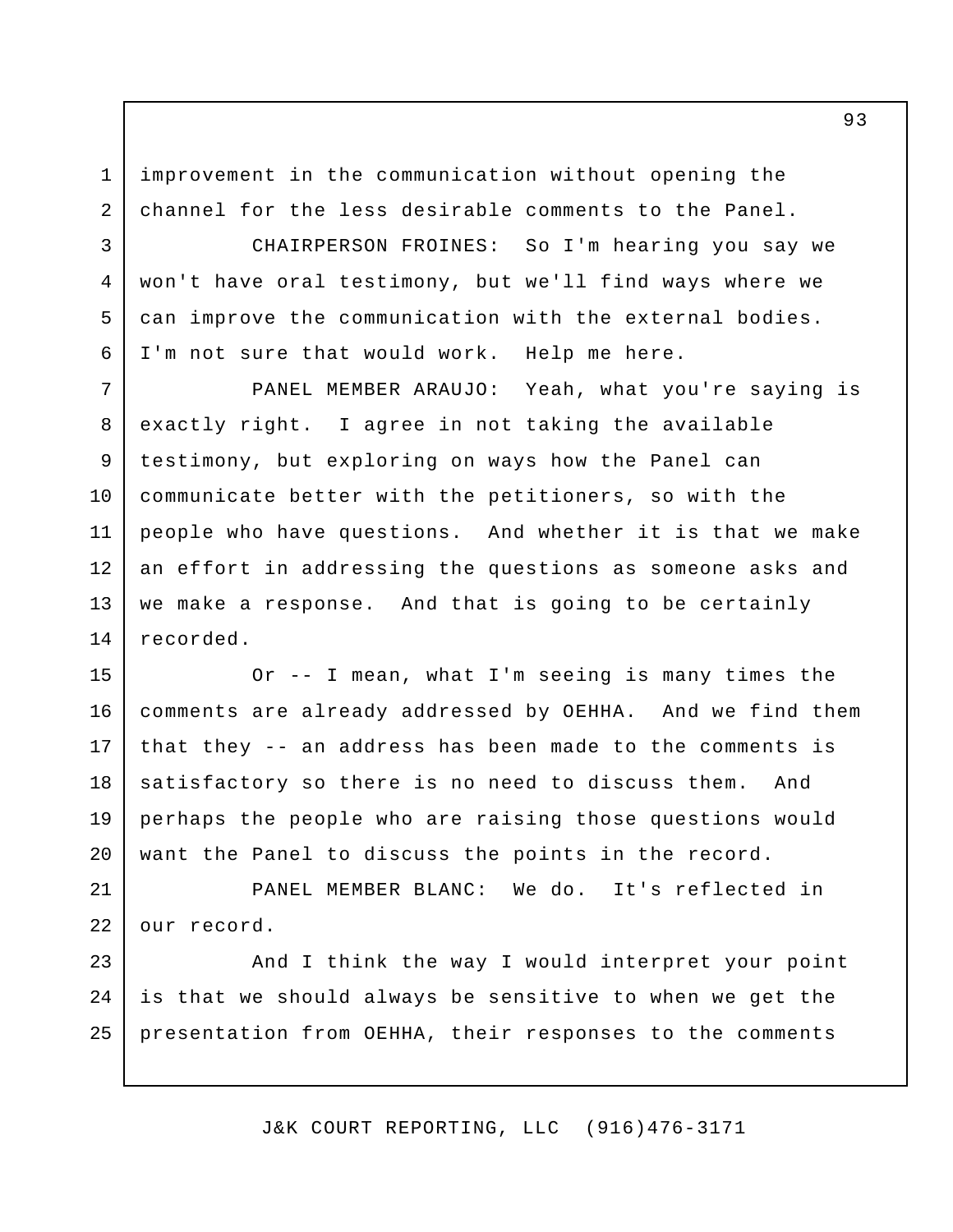which are almost universally corporate critiques, not members at large of the public, that we do our due diligence and make sure the record reflects our vetting of the OEHHA response. I think we actually do that fairly well. 1 2 3 4 5

But I certainly wouldn't support us engaging in direct dialogue with people who submit those comments. Those are comments that would be -- on our record should reflect our scientific review of OEHHA's response. But that's our role. And it's something we should stick with. 6 7 8 9 10

CHAIRPERSON FROINES: I think we also have to be careful about the snowball rolling down the hill. And that is once you start letting people testify, there's no clear endpoint for what that is going to end up doing and it could end up taking enormous amounts of time. 11 12 13 14 15

I should say, I chaired the National Toxicology Program Committee on carcinogenesis. I would, as Chair, for example, I think we took up trichloroethylene and we had maybe consultants from industry. There may have been 15 -- 10 to 15. Well, it destroyed the scientific discussion of the Committee, because we felt like we were being hit over the head with a baseball bat with so many interested parties. And there was no science. The science fell by the wayside, because everybody started to get very defensive and reactive. And it was my experience 16 17 18 19 20 21 22 23 24 25

J&K COURT REPORTING, LLC (916)476-3171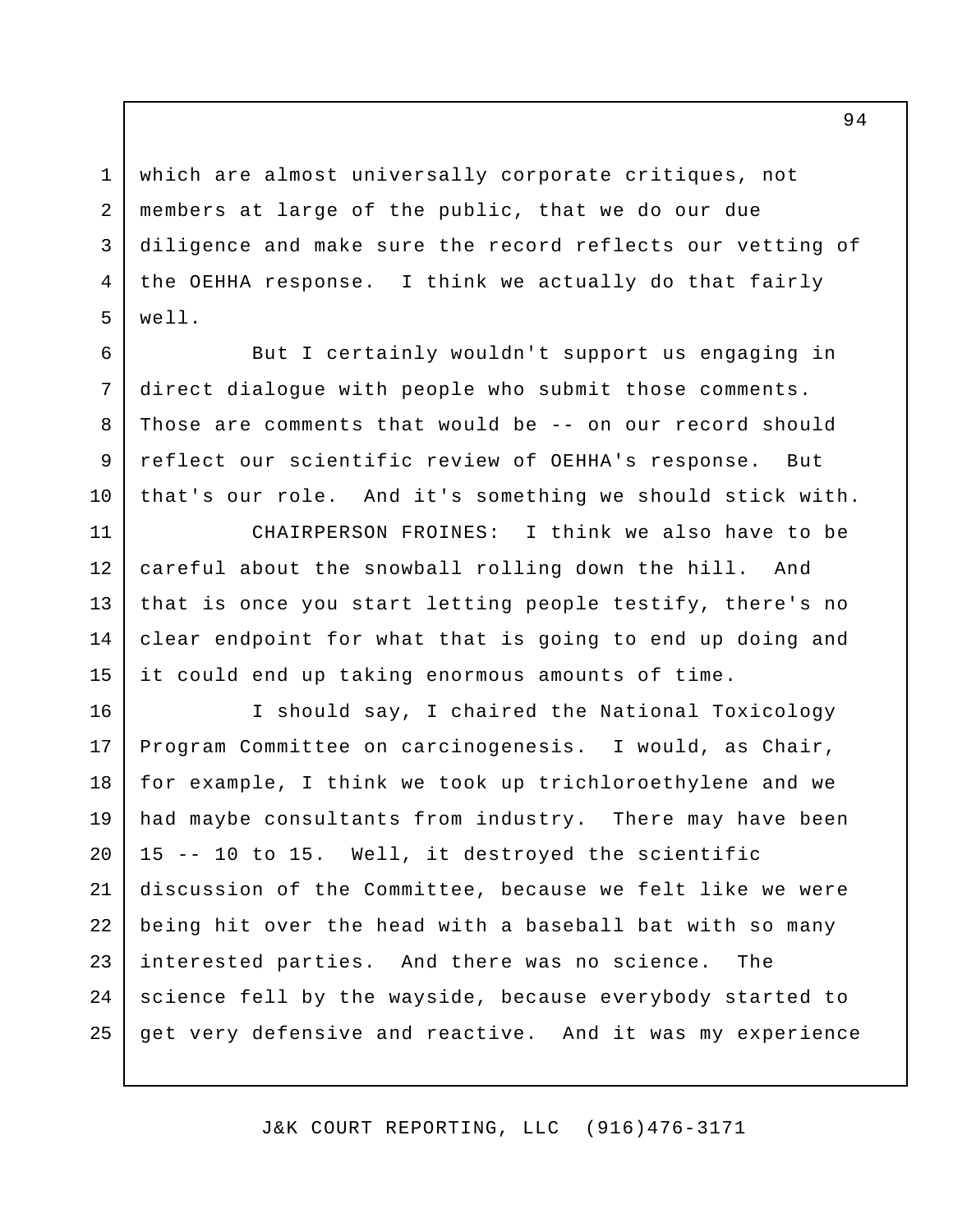was that it really did have a profound effect on the success and failure of that Committee. And I just would hate to see that sort of thing happen again. 1 2 3

So I've seen the same thing with the Carcinogen Identification Committee when I Chaired it -- I didn't Chair it. I was on it. Again, the quality of the discussion has to be guarded I think so that we have the with -- the success of this Committee is the quality of the science. And we need to preserve that I think. 4 5 6 7 8 9

I'm sorry. I shouldn't have taken your -- PANEL MEMBER BUCKPITT: No. I can't add anything to that. I think you bring up a very valid point. This could get to be very quickly out of hand. I agree with Kathy that government needs to be open, but I think in the transcripts they can understand what is done in this Committee. They do have the opportunity to submit written comments. 10 11 12 13 14 15 16 17

CHAIRPERSON FROINES: So do we need to take a vote? PANEL MEMBER HAMMOND: Let Beate speak. PANEL MEMBER BLANC: Do you have anything to add, Beate? PANEL MEMBER RITZ: No. I like written comments. PANEL MEMBER BLANC: I would say that this discussion reflects consensus among the Panel as an 18 19 20 21 22 23 24 25

J&K COURT REPORTING, LLC (916)476-3171